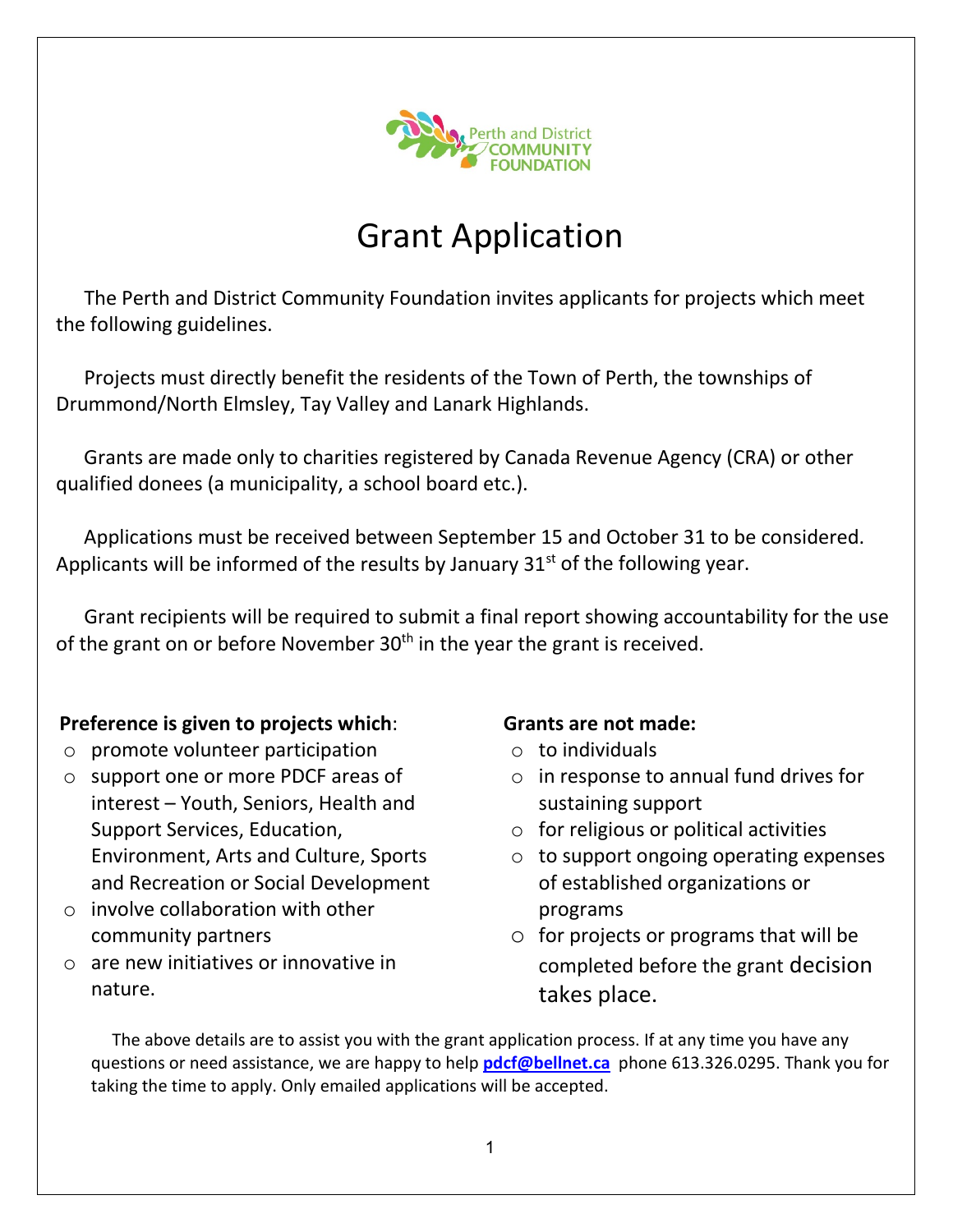## **Perth and District Community Foundation, 33 Lewis Street, Perth, ON K7H 2R4**

### **Grant Application**

*(Please scroll through fillable form and enter information where indicated.)*

**\_\_\_\_\_\_\_\_\_\_\_\_\_\_\_\_\_\_\_\_\_\_\_\_\_\_\_\_\_\_\_\_\_\_\_\_\_\_\_\_\_\_\_\_\_\_\_\_\_\_\_\_**

#### **ORGANIZATIONAL INFORMATION**

| Name of Organization:                | Lanark County Commuity Justice Program Inc |
|--------------------------------------|--------------------------------------------|
| <b>Registered Charitable Number:</b> | 868442310RR0001                            |
| Address:                             | 8 Herriott St Suite 10E Perth, ON K7H 1S9  |
| Telephone:                           | 613-264-1558                               |
| Email:                               | admin@commjustice.org                      |
| Website:                             | www.commjustice.org                        |
| Year Established:                    | 2000                                       |
| <b>Contact Person:</b>               | Sarah Bingham                              |
| Title:                               | <b>Executive Director</b>                  |
| Contact email:                       | sarah@commjustice.org                      |
| <b>Number of Employees:</b>          |                                            |
| <b>Full-Time</b>                     | 2                                          |
| Part-Time                            | 3                                          |

#### What is the purpose of your organization? (maximum 200 words)

Our vision is that we all live, work and play in a community that embraces restorative practices to repair harm, build community connections and strengthen relationships. Our core values are; inclusiveness (creating safe, respectful spaces where all people can speak their truth in an open and honest way); responsibility (people are responsible for their actions and are accountable to others; and trust (by building, maintaining and restoring relationships, our community becomes stronger).

Research conclusively proves many strong links between using restorative practices and prevention of crime, reduced recidivism rates for criminal offenders, cost savings on policing and court costs, more positive outcomes for children and youth, higher victim satisfaction rates, increased resiliency, empathy and emotional literacy as well as more effective communication and conflict resolution skills. Community justice is only one type of restorative practice, in order to fully reap the enormous socio-economic and health benefits of restorative practices, our community must build its capacity to employ restorative practices in schools, youth centres, workplaces, service agencies, families, parenting relationships, faith groups, sports teams and civic clubs/organizations. Restorative practices are an innovative, effective way of building a community of caring, where people are connected to each other and to their community.

#### How are the operations of your organization funded? (i.e. Private/Government)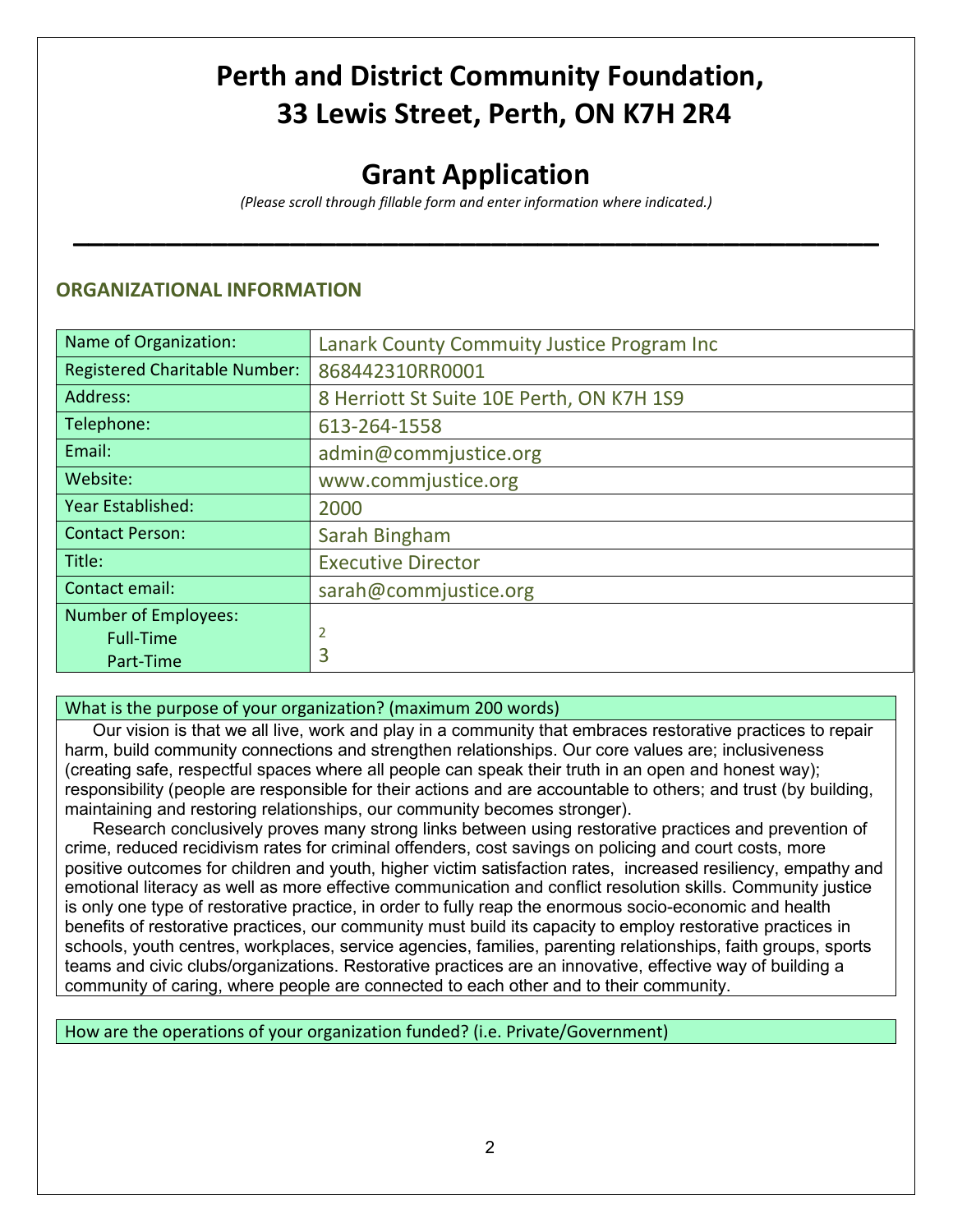Our Community Justice Court Diversion Program is funded in part by the Ministry of the Attorney General. Specifically they fund youth justice clients aged 12-17. The rest of that program is funded by donations from the community (approximately 1/3 of the total expense for the Court Diversion Program).

Our BE STRONG School and Youth Centre Program is funded primarily by the Ontario Trillium Foundation. A smaller project under this umbrella that builds the leadership capacity of high school students to mentor elementary school children in the critical after school hours is funded by United Way Lanark County.

Our third program, Building Restorative Communities, has received partial funding in the past from Perth and District Community Foundation, the Department of Justice and The Commonwell Foundation.

#### **PROJECT INFORMATION**

| <b>Amount Requested:</b>        | 15,000     |
|---------------------------------|------------|
| <b>Project Start Date:</b>      | 01/01/2019 |
| <b>Project Completion Date:</b> | 31/03/2020 |

**Project Description:** 

1. State the purpose of the project.

Youth homelessness is a critical issue in Lanark County and recent local research has shown that 100% of local homeless youth will return home at least once. Unfortunately the strained relationship between the parents, the youth and other siblings most often causes a second period of homelessness that rarely involves the youth returning home again and greatly increases their risk of addictions, assault, mental health struggles and more. Our project specifically targets such families in order to achieve 2 main purposes: the first is to support the reconciliation of the family members during this difficult and complex time, and the second is to build their capacity in a sustainable way so the family is stronger, healthier and able to use Restorative Practices to keep their family intact.

2. What are the project goals? What do you hope to achieve? (the goals should be specific and measurable)

Our project will work with a minimum of 25 local families to build their capacity to use Restorative Practices to peacefully solve problems, repair strained relationships, build emotional resiliency and foster stronger connections. We will focus this work on families that are experiencing complex issues including, but not limited to: youth experiencing homelessness, youth in conflict with the law, youth in trouble at school and experiencing mental health and/or addictions. Extensive research proves that restorative processes are extremely effective within the family context to prevent extended youth homelessness, violence and abuse and a plethora of other sociological issues.

Family remains the most critical element in our social fabric and when we support families to increase their skills in sustainable ways, we not only strengthen the individuals within that family unit, we also strengthen our community as a whole. Each family we support through this project will increase their knowledge and understanding of:

- Emotional literacy, communication and regulation strategies
- Restorative processes and peaceful conflict resolution to address wrongdoings/harms in the family
- How to accept personal accountability for actions and behaviours, including how to make amends

3. How will the project benefit the residents in this community?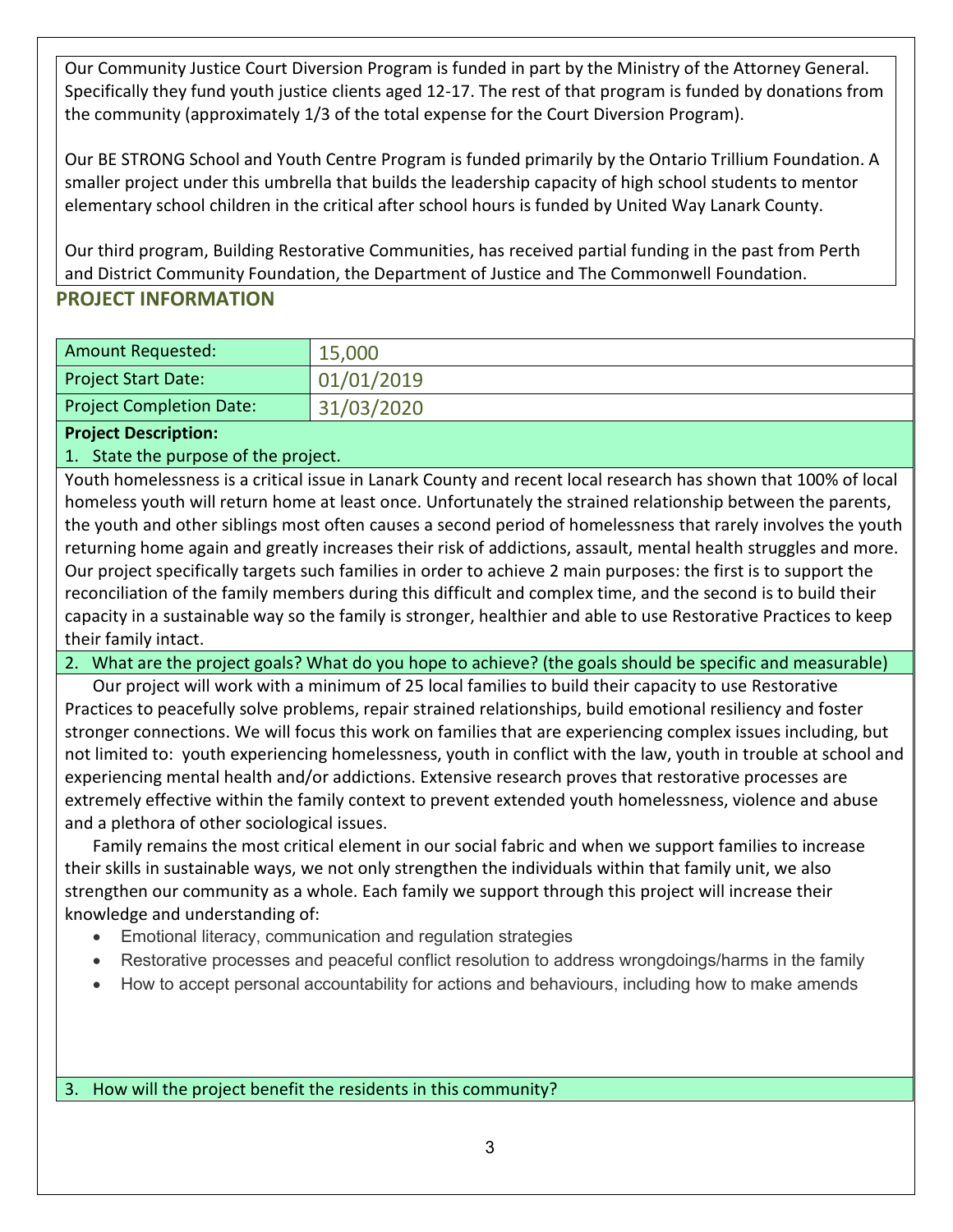We will see stronger, healthier families with increased resiliency, conflict resolution skills, emotional connection within their family unit and within the greater community. Children and youth who possess restorative practice skills experience less behavioural problems, increased success in school, higher rates of satisfaction with their mental health, less drug and alcohol use, less homelessness and less risk of criminal activity. Parents who know how to use restorative practices report feeling more confident in their ability to parent, more confident in their problem solving skills and a closer, healthier relationship with their children.

|  | 4. Which PDCF areas of interest does the project address? (Please check box) |  |  |
|--|------------------------------------------------------------------------------|--|--|
|--|------------------------------------------------------------------------------|--|--|

| ○ Youth                                    |     |
|--------------------------------------------|-----|
| $\circ$ Seniors                            | XII |
| $\circ$ Health and Support Services $\Box$ |     |
| $\circ$ Education                          |     |
| $\circ$ Environment                        |     |

- o Arts and Culture □
- $\circ$  Sports and Recreation  $\Box$
- o Social Development X☐

| Have you approached other sources of support for this<br>project? (Y/N)                                                                                                                                             |                           | Choose an item.<br>No.    |                 |
|---------------------------------------------------------------------------------------------------------------------------------------------------------------------------------------------------------------------|---------------------------|---------------------------|-----------------|
| If yes, for each source state the name of the source, the kind and amount of the support (e.g. money or in<br>kind (goods or services) and whether or not the source has already committed to provide the support). |                           |                           |                 |
| <b>Name of Source</b>                                                                                                                                                                                               | <b>Amount in Cash</b>     | <b>In-Kind Support</b>    | Confirmed (Y/N) |
| 1. Click here to enter text.                                                                                                                                                                                        | Click here to enter text. | Click here to enter text. | Choose an item. |
| 2. Click here to enter text.                                                                                                                                                                                        | Click here to enter text. | Click here to enter text. | Choose an item. |
| 3. Click here to enter text.                                                                                                                                                                                        | Click here to enter text. | Click here to enter text. | Choose an item. |

Please also provide any other information you think might be relevant to this grant application. The Building Restorative Families Project will fall under the umbrella of our Building Restorative Communities Program as a specialized component we have recognized as a critical need within our community.

| How will your organization acknowledge the support of The Perth and District Community Foundation? |                             |             |
|----------------------------------------------------------------------------------------------------|-----------------------------|-------------|
| Please check all those that apply.                                                                 |                             |             |
|                                                                                                    | Website                     | XΠ          |
| $\cap$                                                                                             | Printed material $X\square$ |             |
|                                                                                                    | Radio                       | $X \square$ |
|                                                                                                    | Events                      | $X$         |

On behalf of the organization I acknowledge and agree that:

- 1. Funds received from PDCF will be spent on the project by the reporting deadline.
- 2. Funds not used for this project will be returned to PDCF.
- 3. Failure to file a final report will lead to disqualification from future grants.